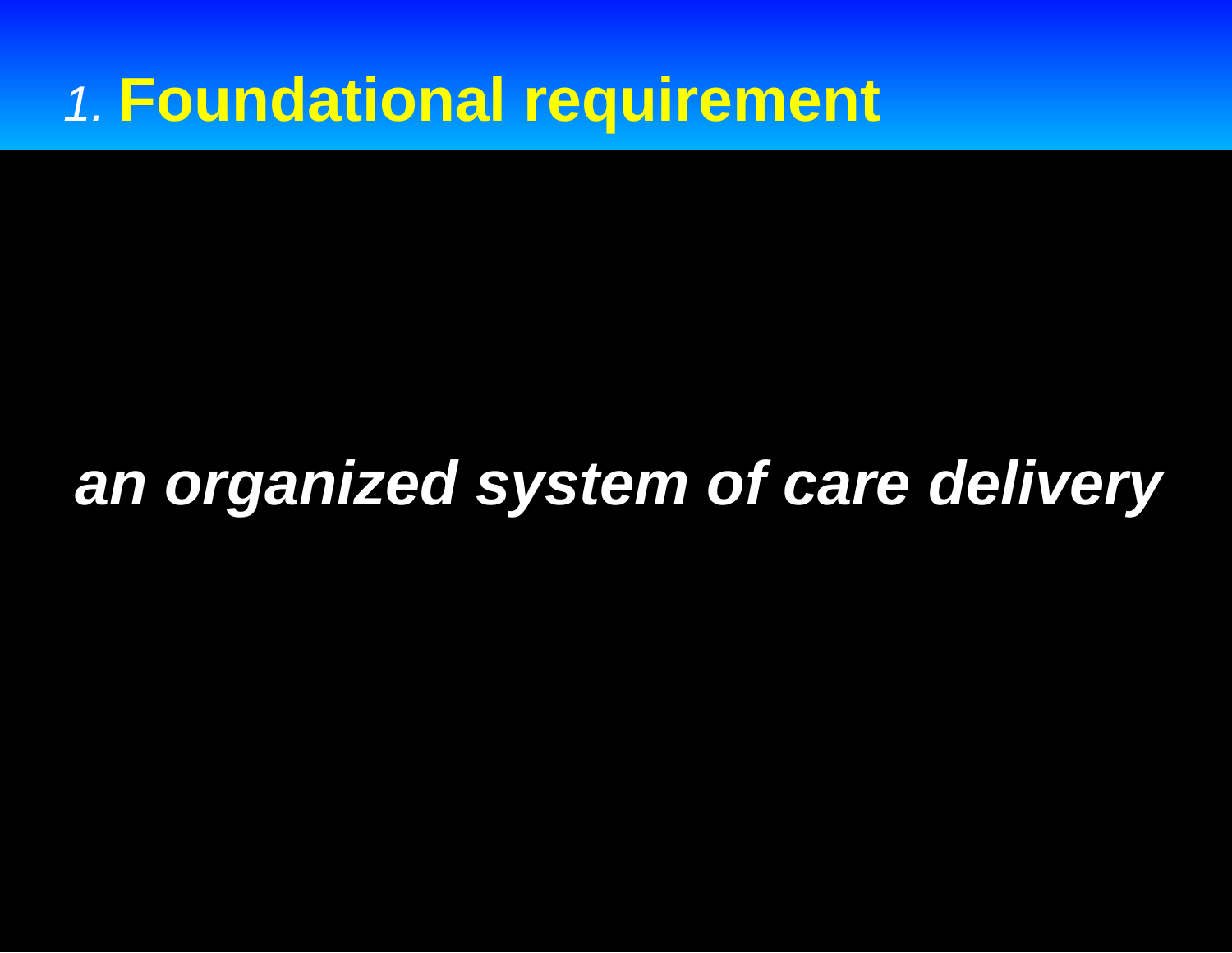## **Two principles** *related to complexity*

### *1. Context matters*

- *clinical trial results not generally replicable in daily practice*
- *different results in different settings*
- *see Pawson & Tilley:* Realistic Evaluation *(CMO study design)*

# *2. No guideline perfectly fits any patient*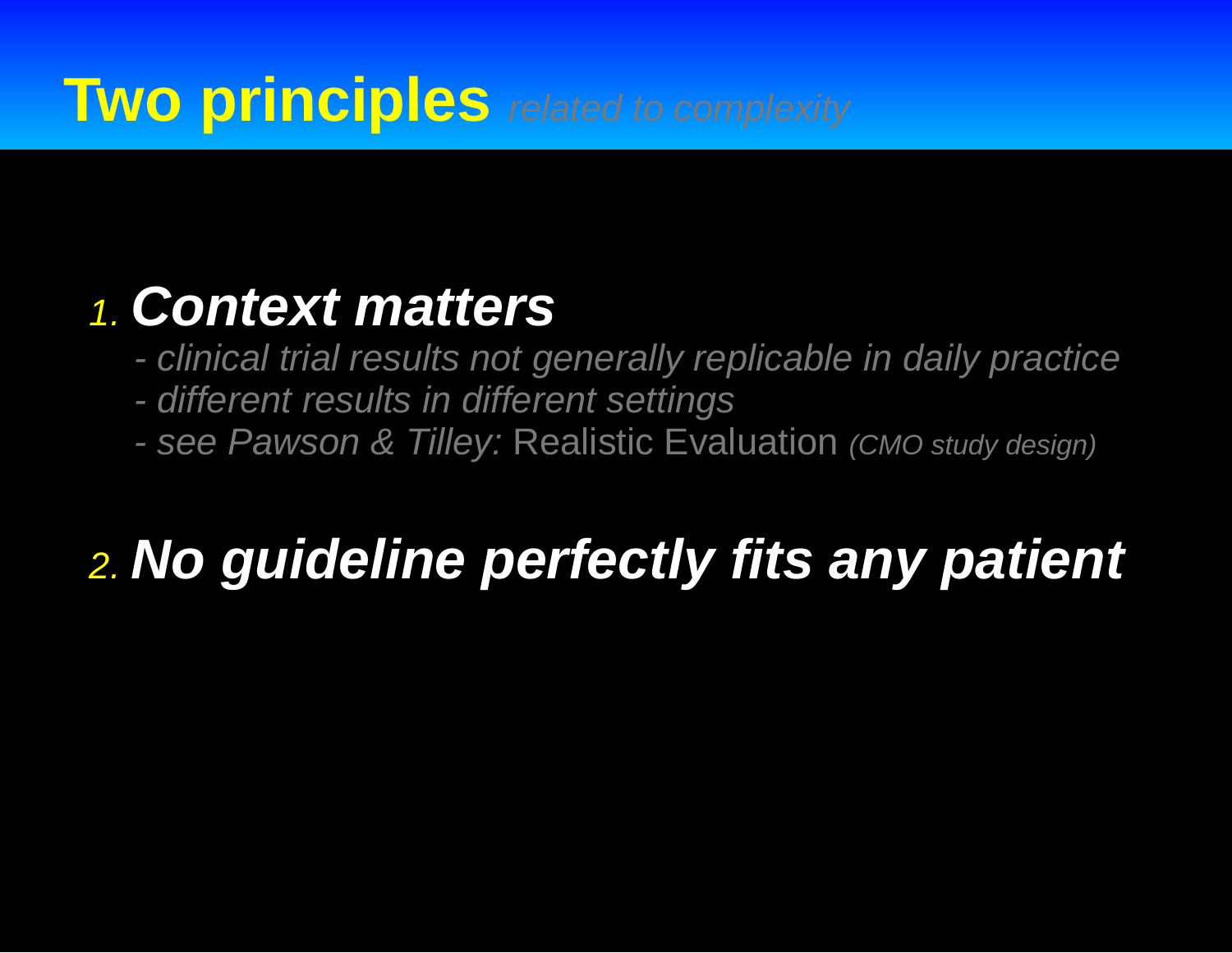# **The Learning System, Part 1** *(bundles)*

#### *1. Identify a high-priority clinical process (key process analysis)*

*2. Build an evidence-based best practice protocol (always imperfect: poor evidence, unreliable consensus)*

*3. Blend it into clinical workflow (don't rely on human memory; make it the lowest energy state, default choice that happens automatically unless someone intervenes)*

#### *4. Embed data systems to track (1) protocol variations and (2) short and long term patient results (intermediate and final clinical, cost, and satisfaction outcomes)*

#### *5. Demand that clinicians vary based on patient need*

*6. Feed data back (variations, outcomes) in a learning loop continuously update and improve the protocol (including gauge theory)*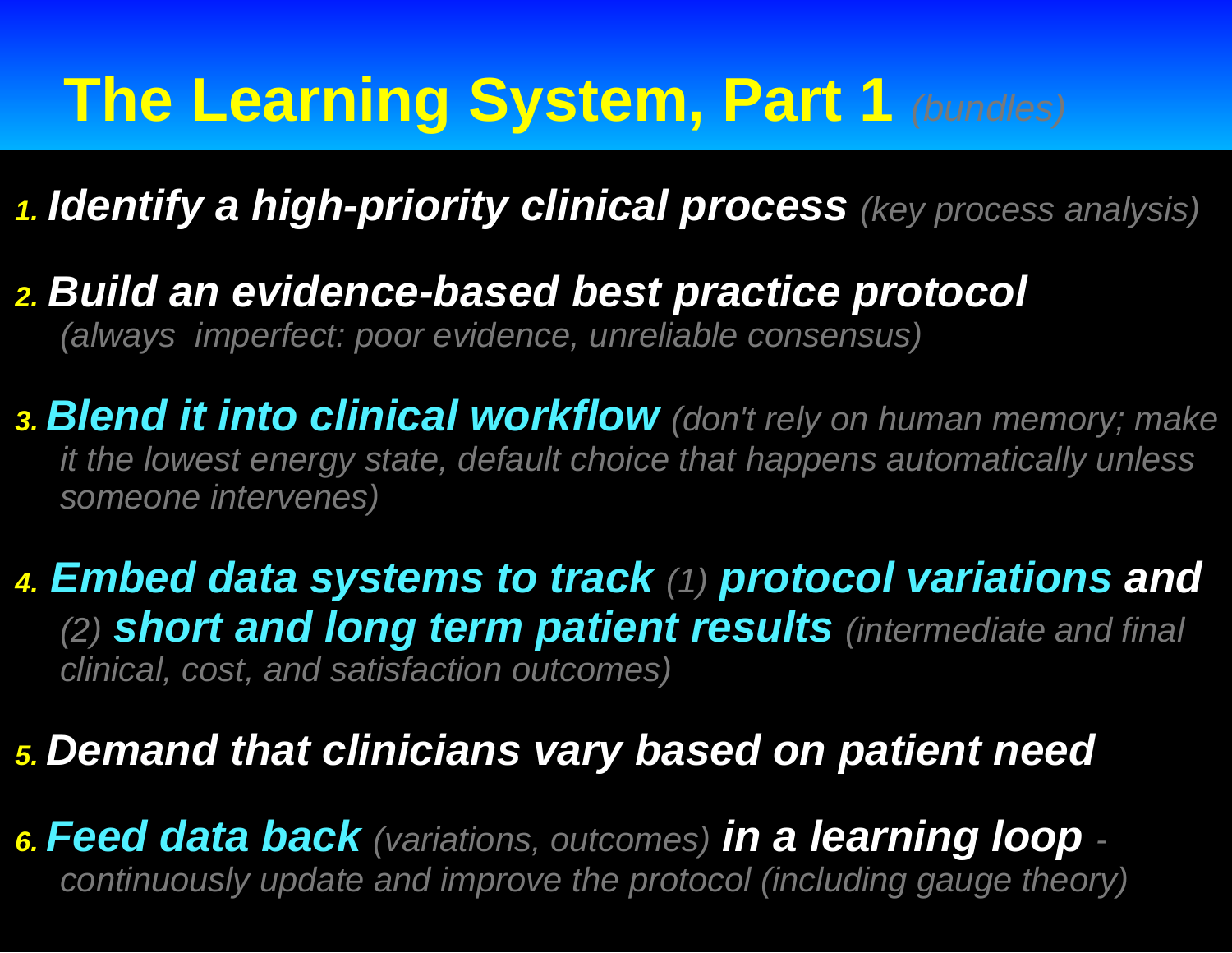## **Sepsis bundle compliance**

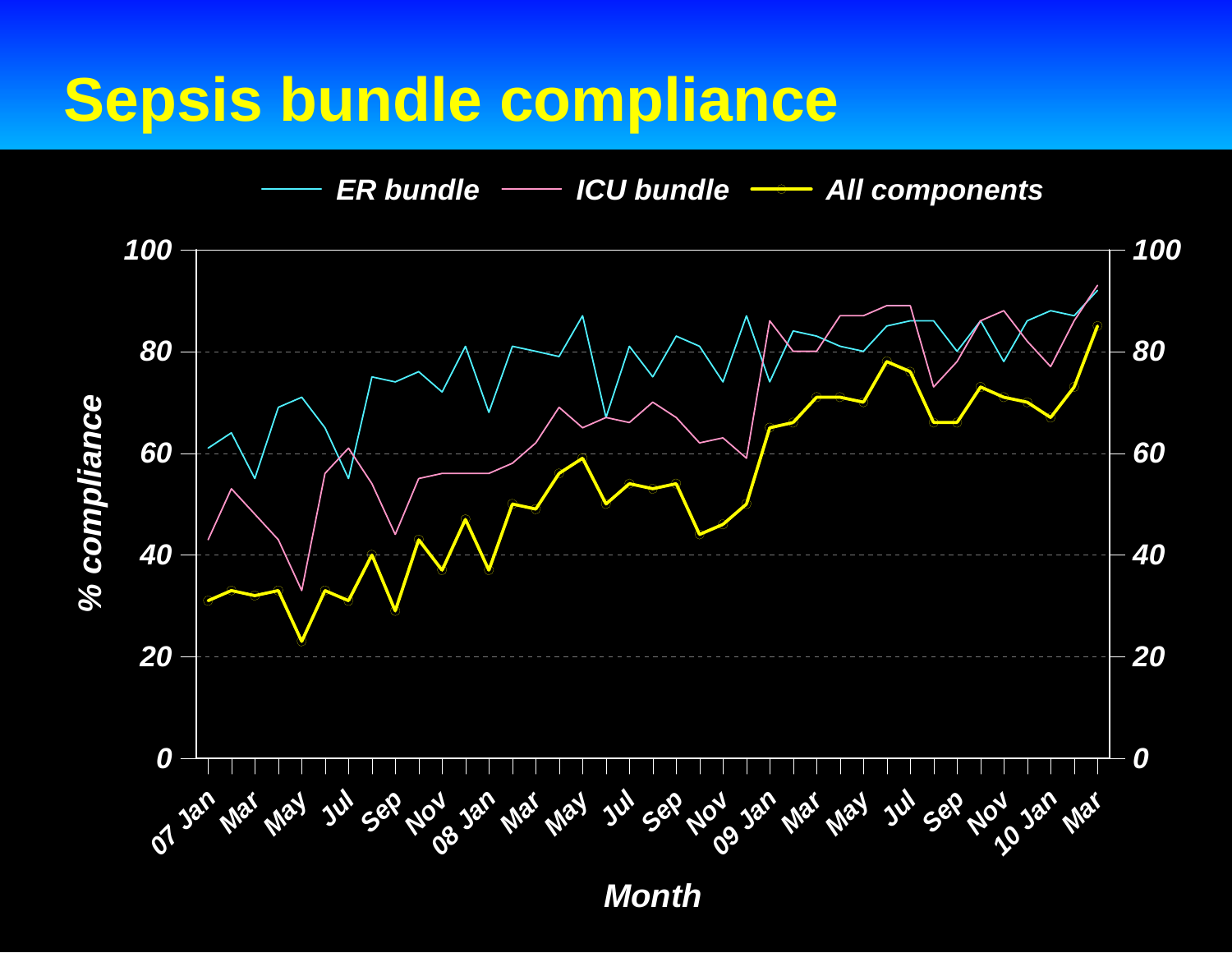# **Sepsis mortality - ER-ICU transfers**



*~116 fewer inpatient deaths per year*

*Month*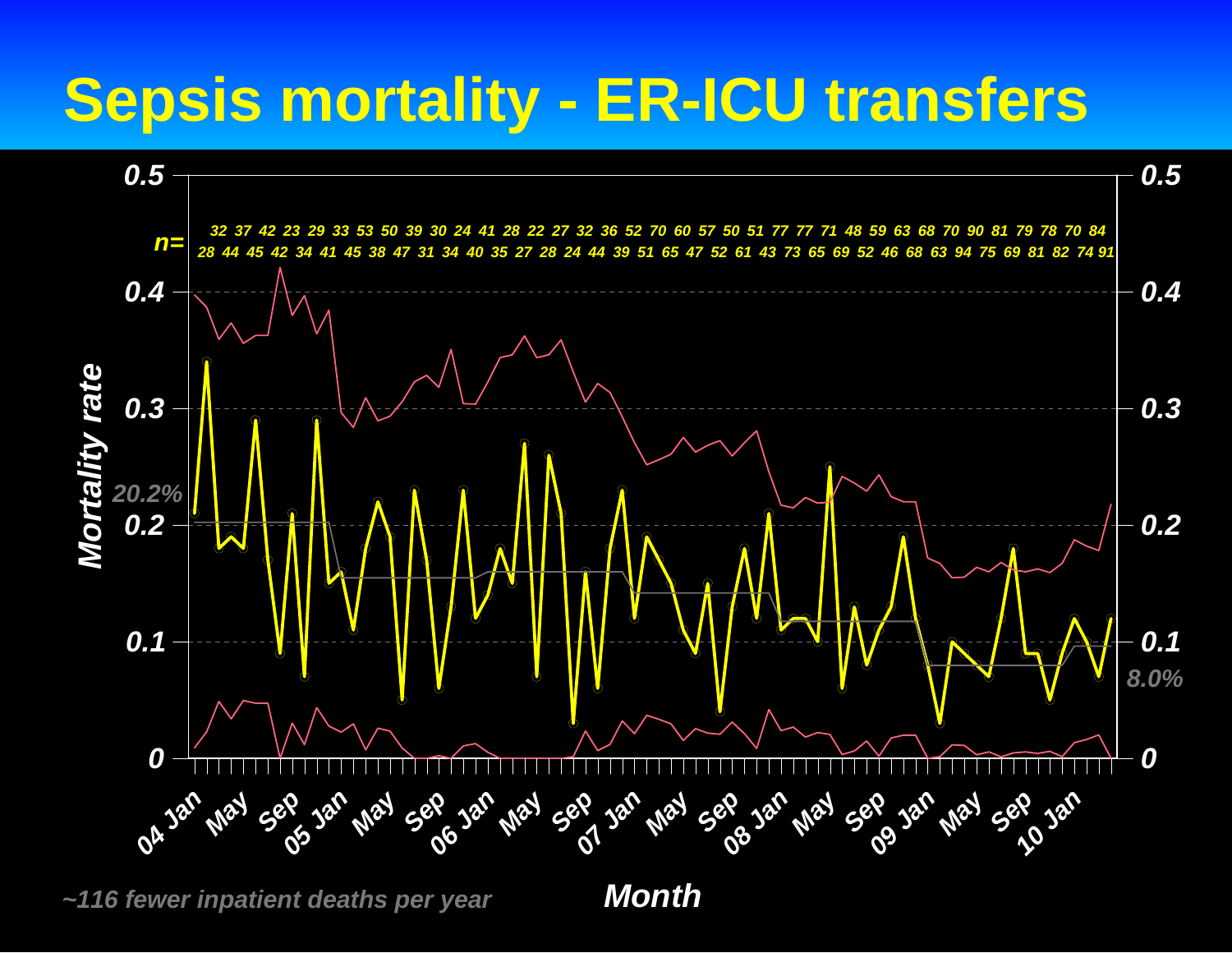

## *We count our successes in lives ...*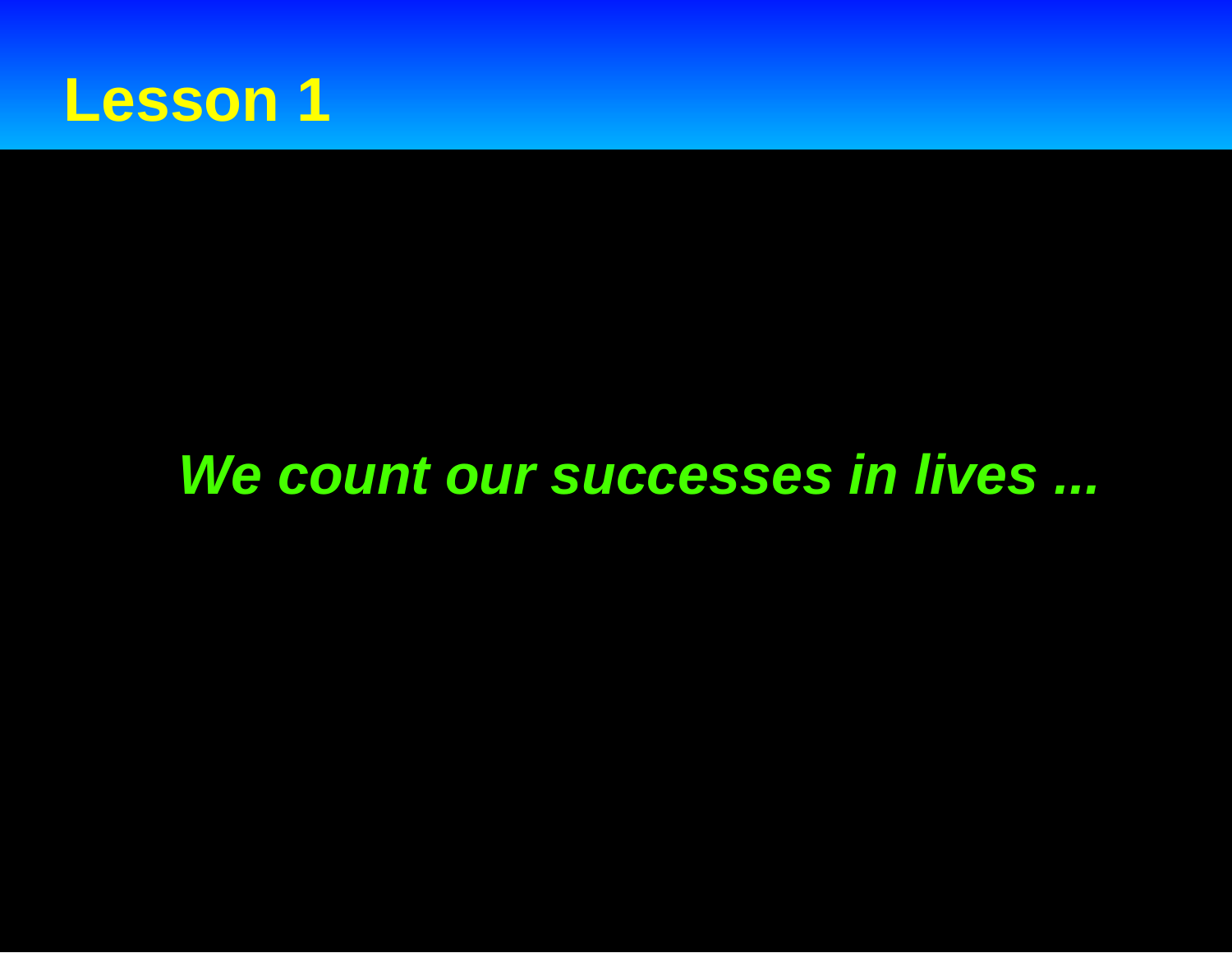

### *Almost always,*

## *better care is cheaper care ...*

*(through waste elimination)*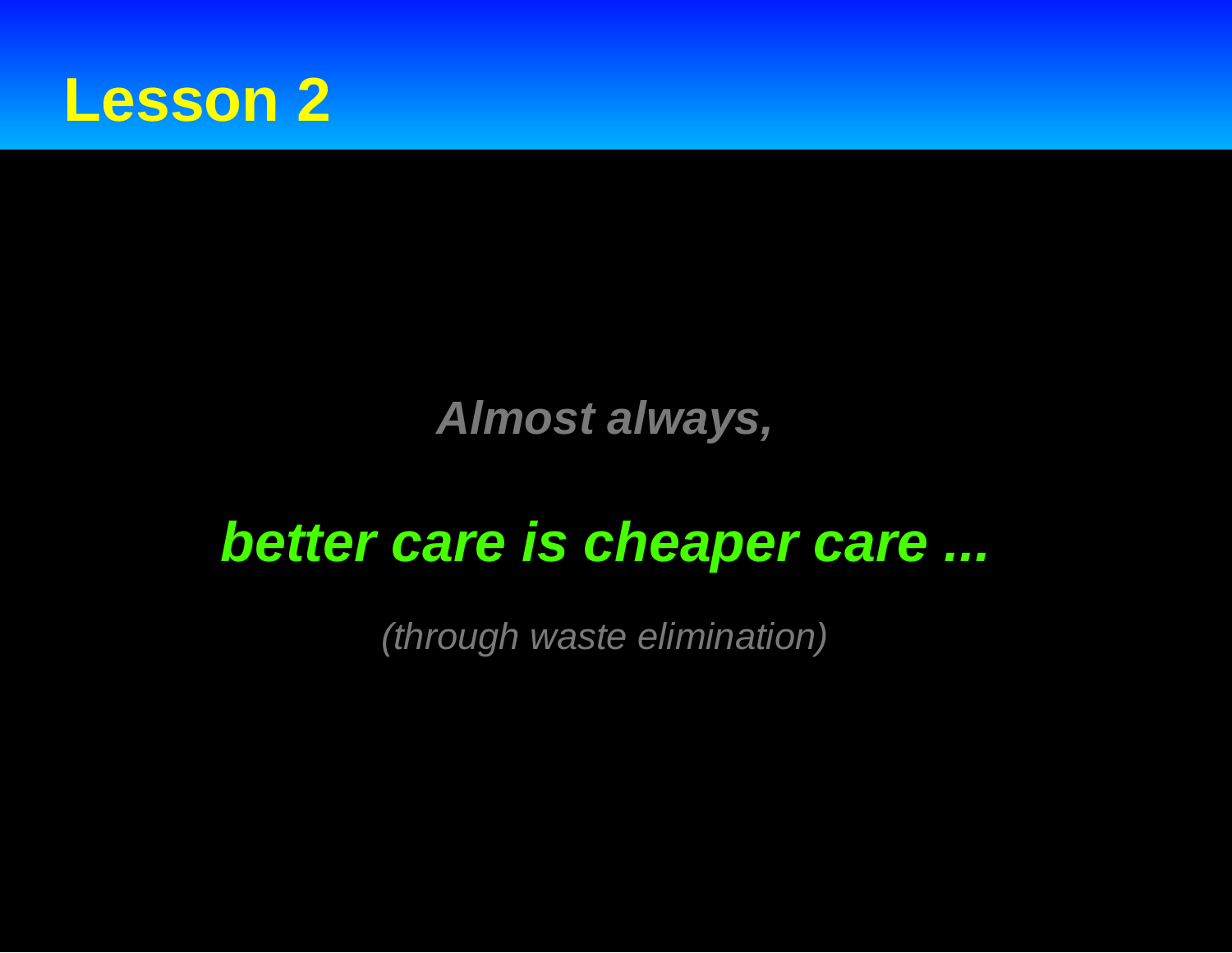# *2.* **The Learning System, Part 2**

*1. Build a system to manage care (Part 1)*

*2. Justify the required required major financail investment on the basis of care delivery performance -- "the best clinical result at the lowest necessary cost"*

## *3. Use the resulting clinical management data system to:*

*(a) Generate true transparency at the clinician-patient level, rolling up to the national level*

*(b) "Learn from every patient" - integrate clinical effectiveness research into front-line care*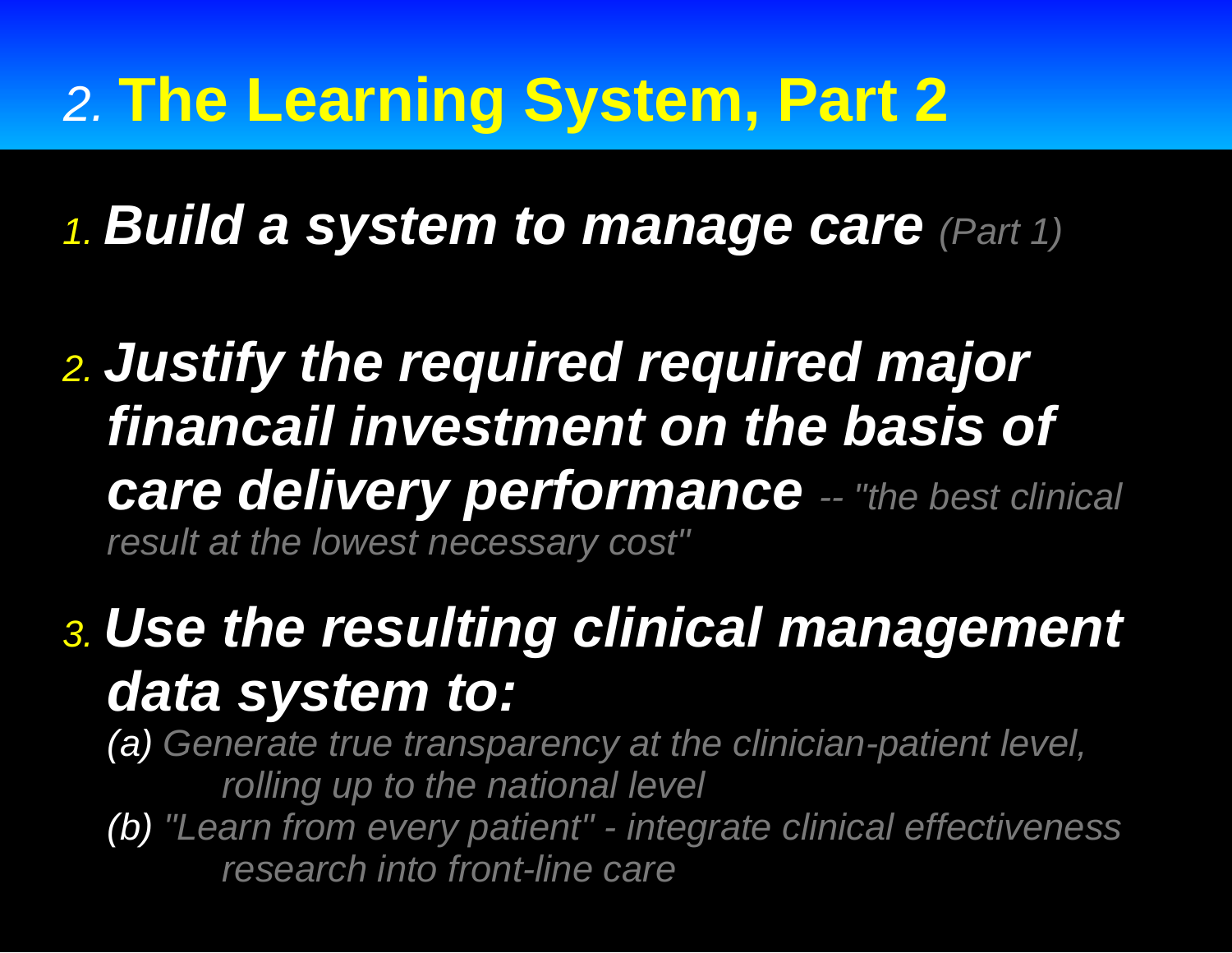

Ref: Berwick, D.M., James, B.C., and Coye, M. The connections between quality measurement and improvement. *Medical Care* 2003; 41(1):I30-39 (Jan).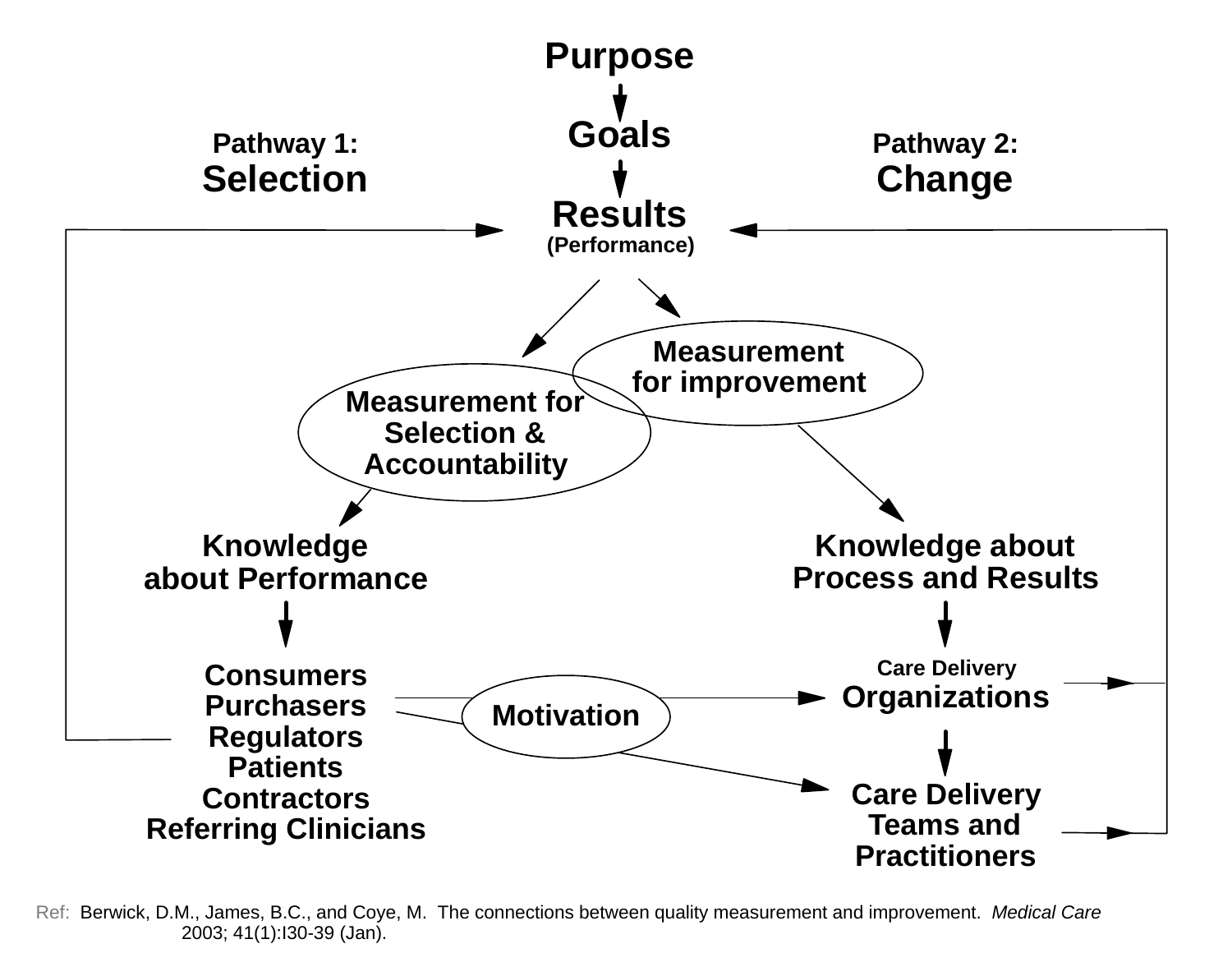# **Measurement for Selection assumes**

### *1. Accurate ranking*

- *sufficient science (identify all the right factors)*
- *accurate and complete assessment and extraction, often across disperse settings*
- *high statistical resolution (mathematical problems w ranking)*
- *appropriate attribution*
- *defensible methods to combine across individual scores*

## *2. Consumers will respond to the rankings*

## *3. Sufficient "good" system capacity*

 *within geographic reach, to handle resulting concentrated volume*

#### *4. Poor performers will respond with real improvement, not just "better documentation," risk selection, or resource concentration*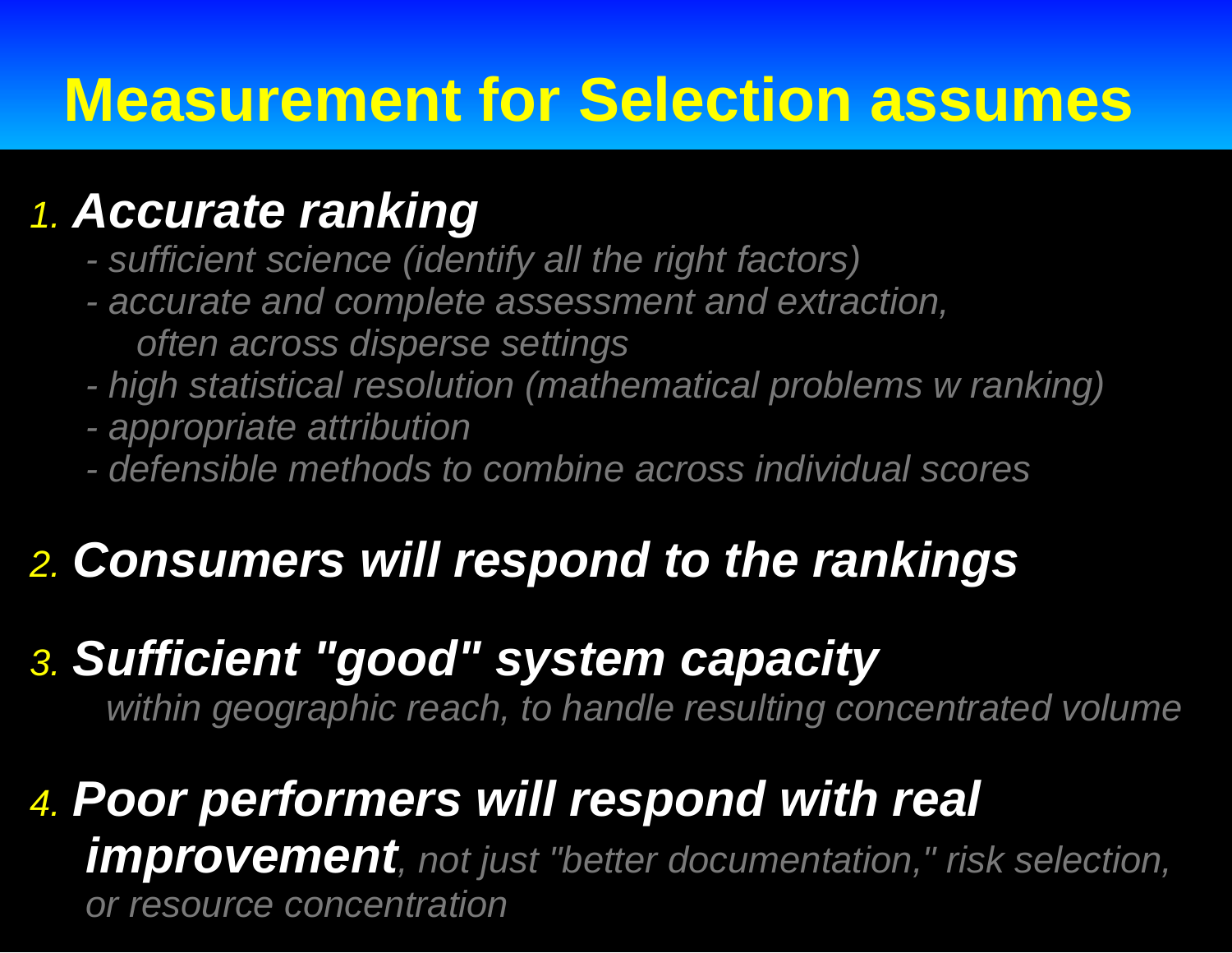# **Measurement for Change / Learning**

### *1. Generates very different data sets than selection*

- *strong, evidence-based method derived from RCT data design*
- *intermediate and final clinical, cost, and satisfaction outcomes*
- *optimized for process management and improvement*
- *more extensive, clinically focused than typical Selection Measures*

### *2. Parsimonious (no "recreational data collection"); but avoids availability bias*

*3. Minimizes burden - integrates into clinical workflow, tends to be what clinical teams must generate to deliver care*

#### *4. "Contains" selection measures - includes robust patient outcomes measures suitable for public accountability*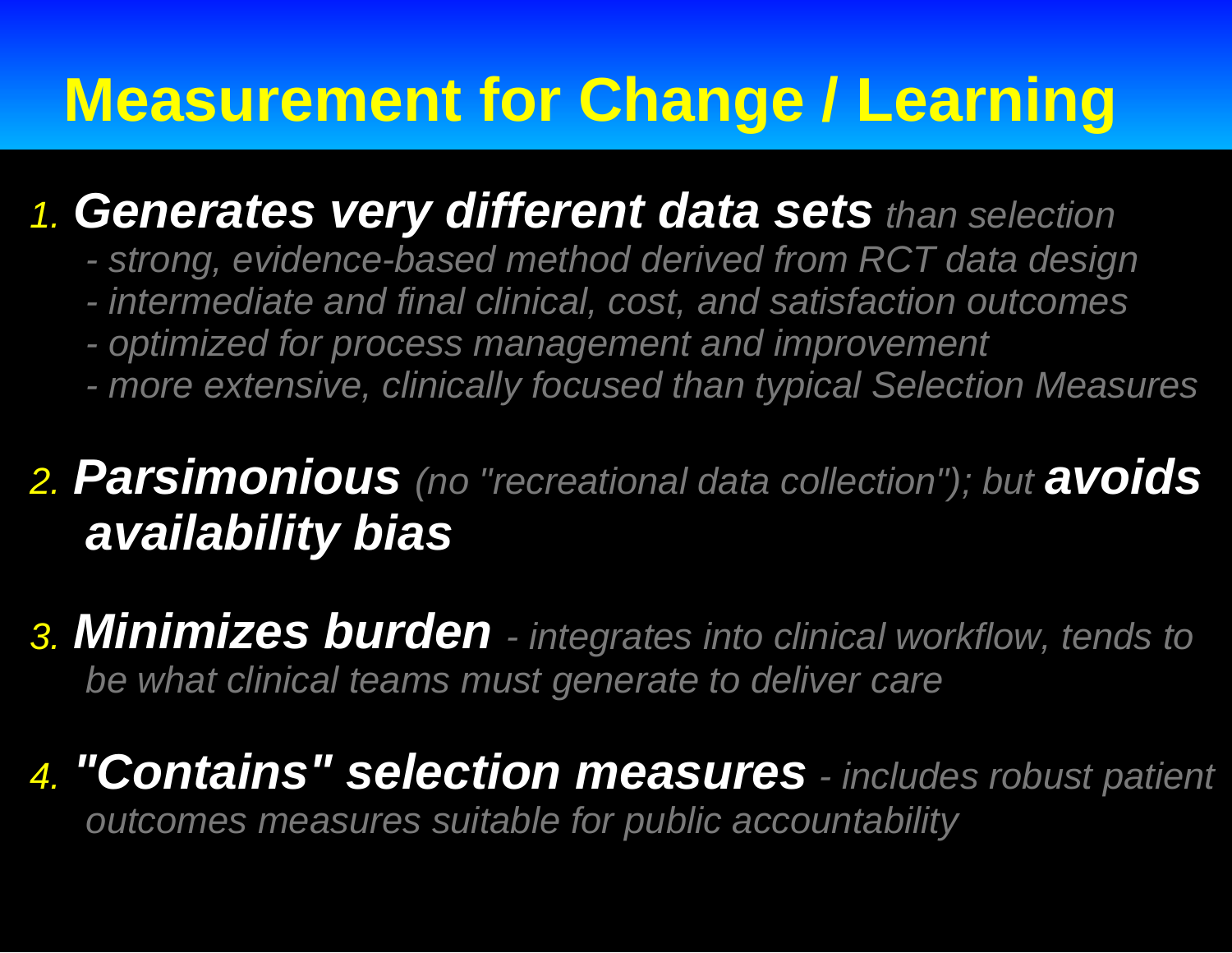## *True transparency:*

*a situation in which those involved in health care choices (patients, health professionals, payers) have sufficiently accurate, complete, and understandable information about expected clinical results to make wise decisions.*

*Such choices involve not just the selection of a health plan, a hospital, or a physician, but also the series of testing and treatment decisions that patients routinely face as they work their way through diagnosis and treatment.*

*Most clinicians don't know (don't measure, or have easy access to) their own short- and long-term clinical outcome results. As a result, they cannot accurately advise patients regarding treatment choices.*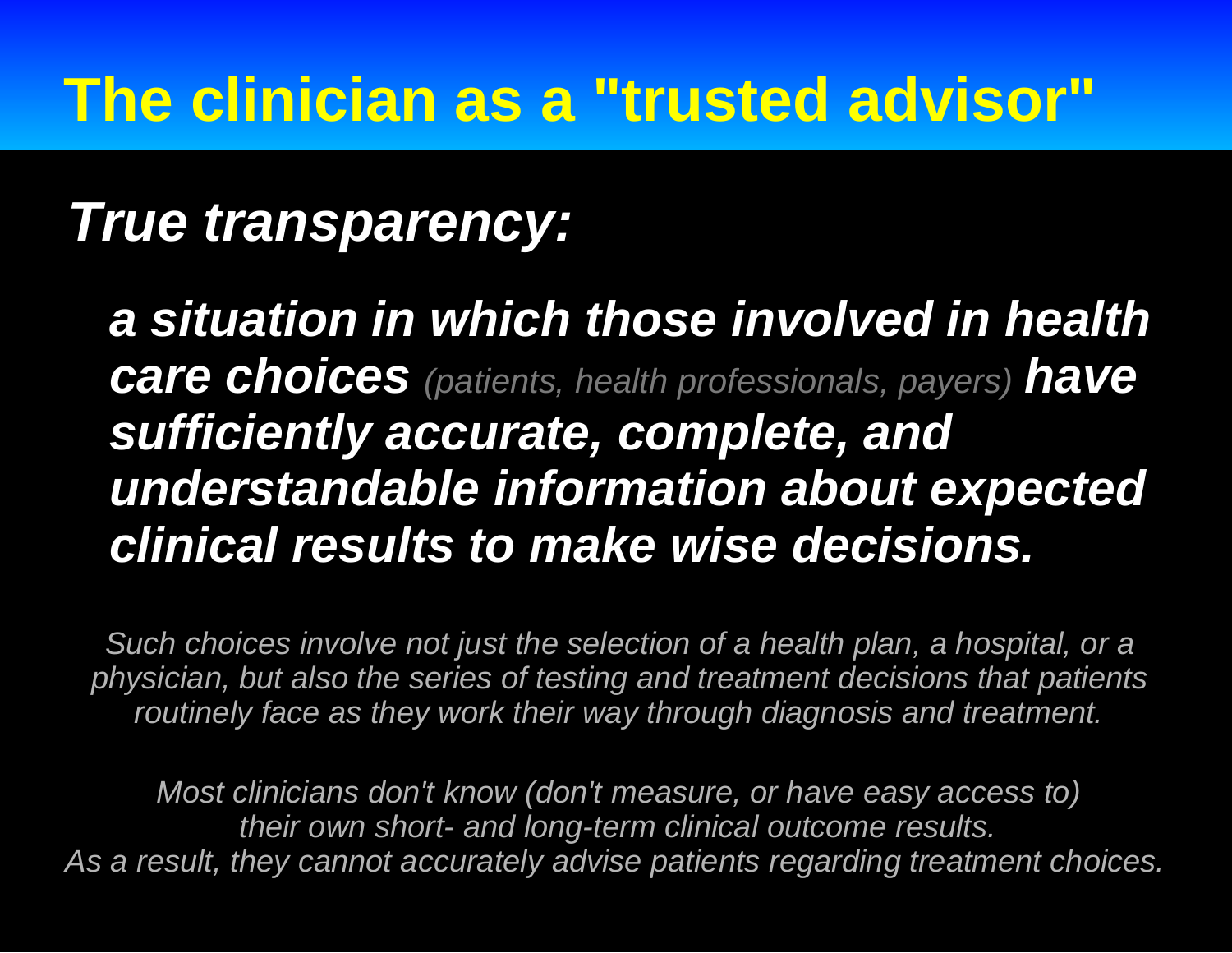## **Organized care** *(a.k.a. knowledge management = data)*

#### *How could we create a system that*

#### *1. Consistently documents "the best medical outcome at the lowest necessary cost" for each patient, under each patient's full, personal, control (eliminates variation, except that arising from patients)*

#### *2. Learns from every case*

*- generates scientifically reliable knowledge from routine practice, quickly filling the 80-90% evidence gap regarding best practice; while empirically validating every new treatment.*

### *3. Creates a life-long "residency training while in practice"*

*- organization-level capacity to (1) identify critical new knowledge, (2) blend it into daily workflows, (3) package it for rapid learning, and (4) push it out to all who need it - reduce the time for widespread adoption of major new scientific findings from ~17 years to less than 6 months.*

#### *4. Generates true transparency*

*- anytime any clinician says "in my experience" they mean "in my measured experience." Eliminate reliance on subjective recall; make physicians and nurses better counselors as they advise and support patients faced with treatment decisions.*

### *5. Addresses innate clinical complexity*

*- provide support around critical clinical decisions (Shared Baselines)*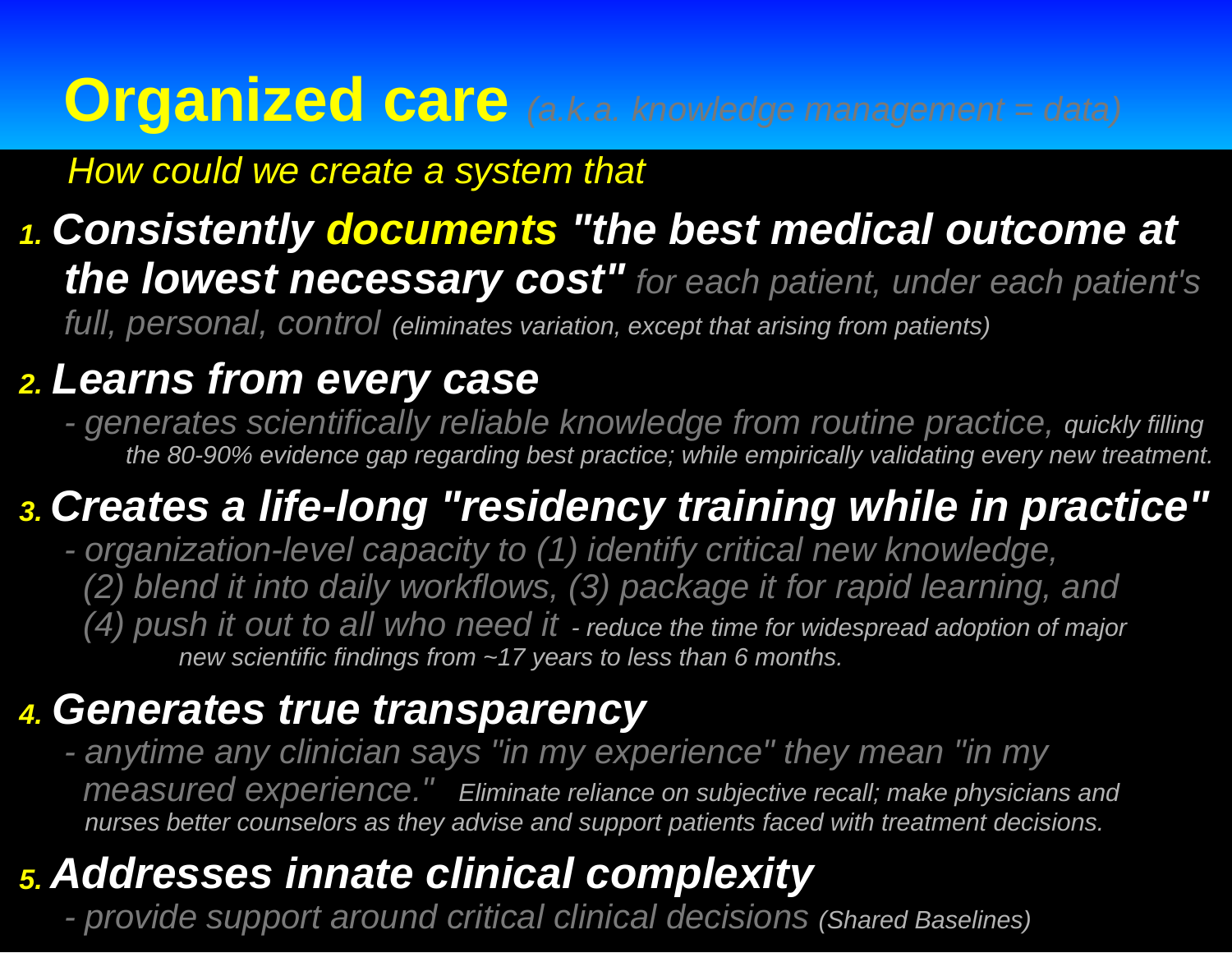# *3.* **Align financial incentives** *(eliminate FFS)*

- *Neonates > 33 weeks gestational age who develop respiratory distress syndrome*
- *Treat at birth hospital with nasal CPAP (prevents alveolar collapse), oxygen, +/- surfactant*
- *Transport to NICU declines from 78% to 18%.*
- *Financial impact (NOI; ~110 patients per year; raw \$) :*

|                                 | <b>Before</b> | <b>After</b> | <b>Net</b> |
|---------------------------------|---------------|--------------|------------|
| <b>Birth hospital</b>           | 84,244        | 553,479      | 469,235    |
| <b>Transport</b> (staff only)   | 22,199        | $-27,222$    | $-49,421$  |
| <b>Tertiary (NICU) hospital</b> | 958,467       | 209,829      | -748,638   |
| <b>Delivery system total</b>    | 1,064,910     | 736,086      | -328,824   |
| <b>Integrated health plan</b>   | 900,599       | 512,120      | 388,479    |
| <b>Medicaid</b>                 | 652,103       | 373,735      | 278,368    |
| <b>Other commerical payers</b>  | 429,101       | 223,215      | 205,886    |
| <b>Payer total</b>              | 1,981,803     | 1,109,070    | 872,733    |